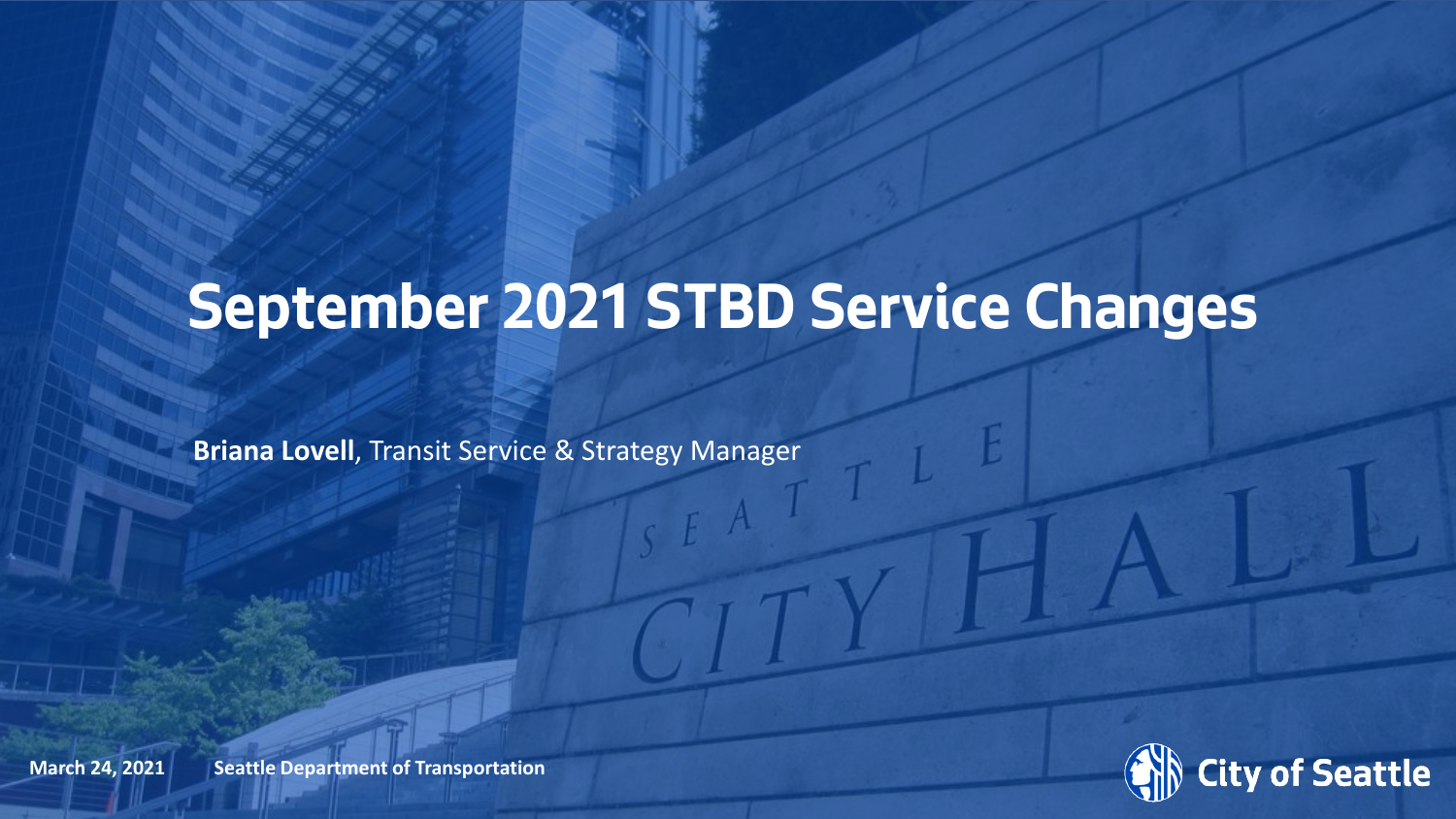### **Overview**

- West Seattle Emerging Needs Investments
- Northgate Link Project Area Reinvestments
- Service Reductions to Right-size Program

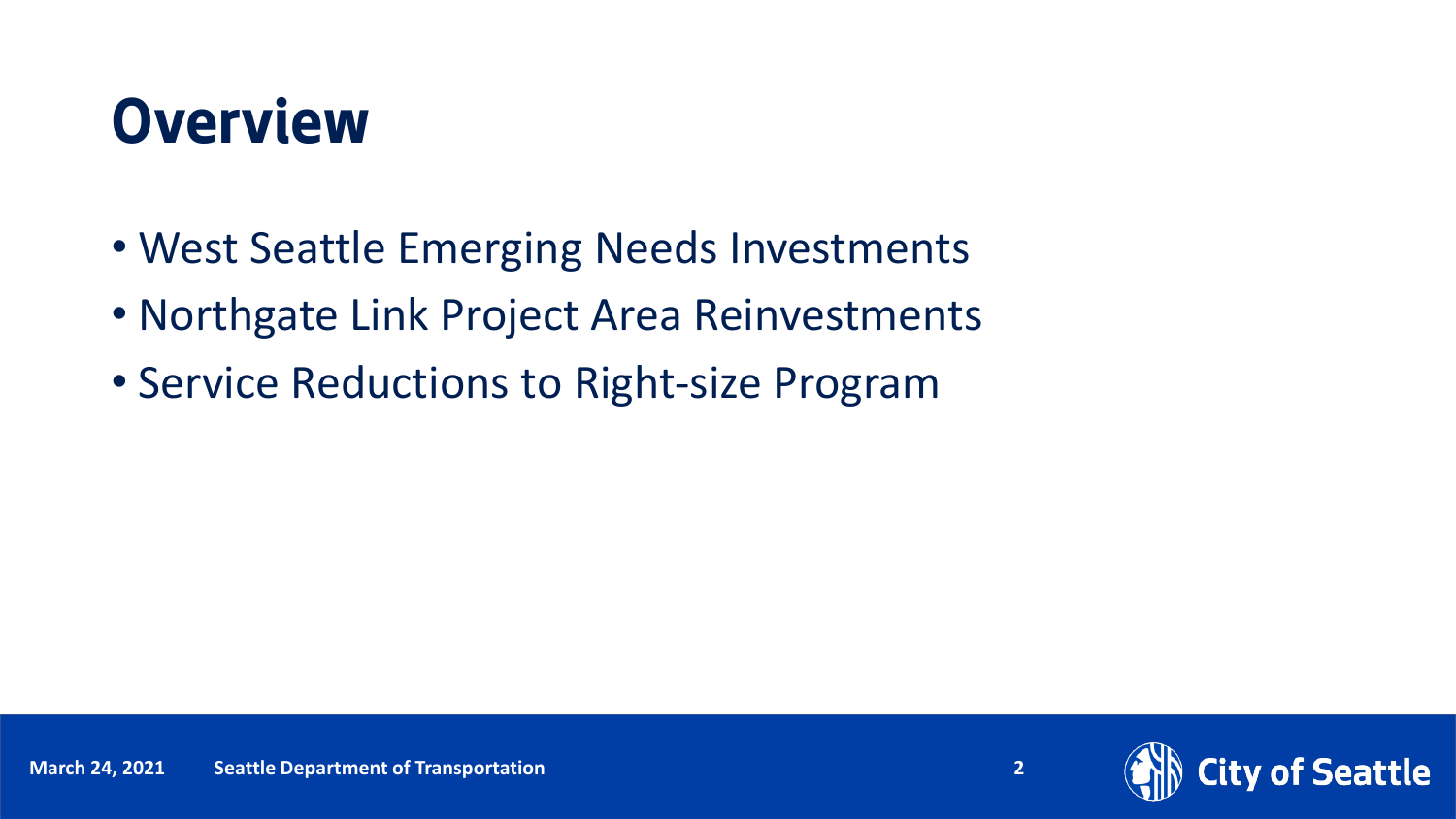### **Emerging Needs – West Seattle**

Date (xx/xx/ **March 24, 2021** xxxx) Department Name **Seattle Department of Transportation** Page Number **3**



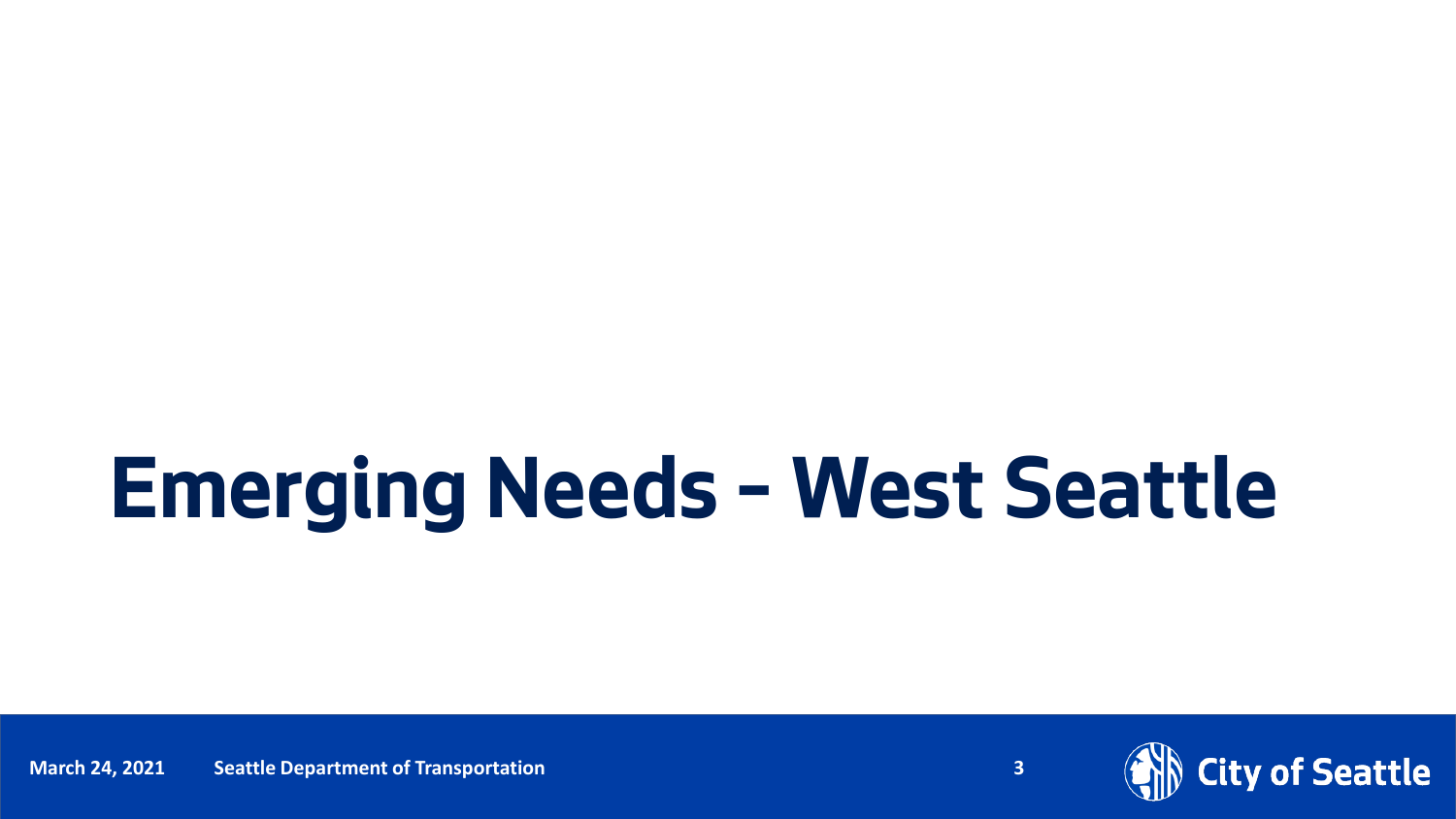- Current spend plan includes ~\$1.5M in 2021 (beginning in September 2021) and ~\$5.9M in 2022 (full year) for West Seattle service improvements
- Funding can support a ~30,000 annual hour investment beginning in September 2021
- Investments currently planned for phasing out in 2023 when bridge repair is scheduled to be complete

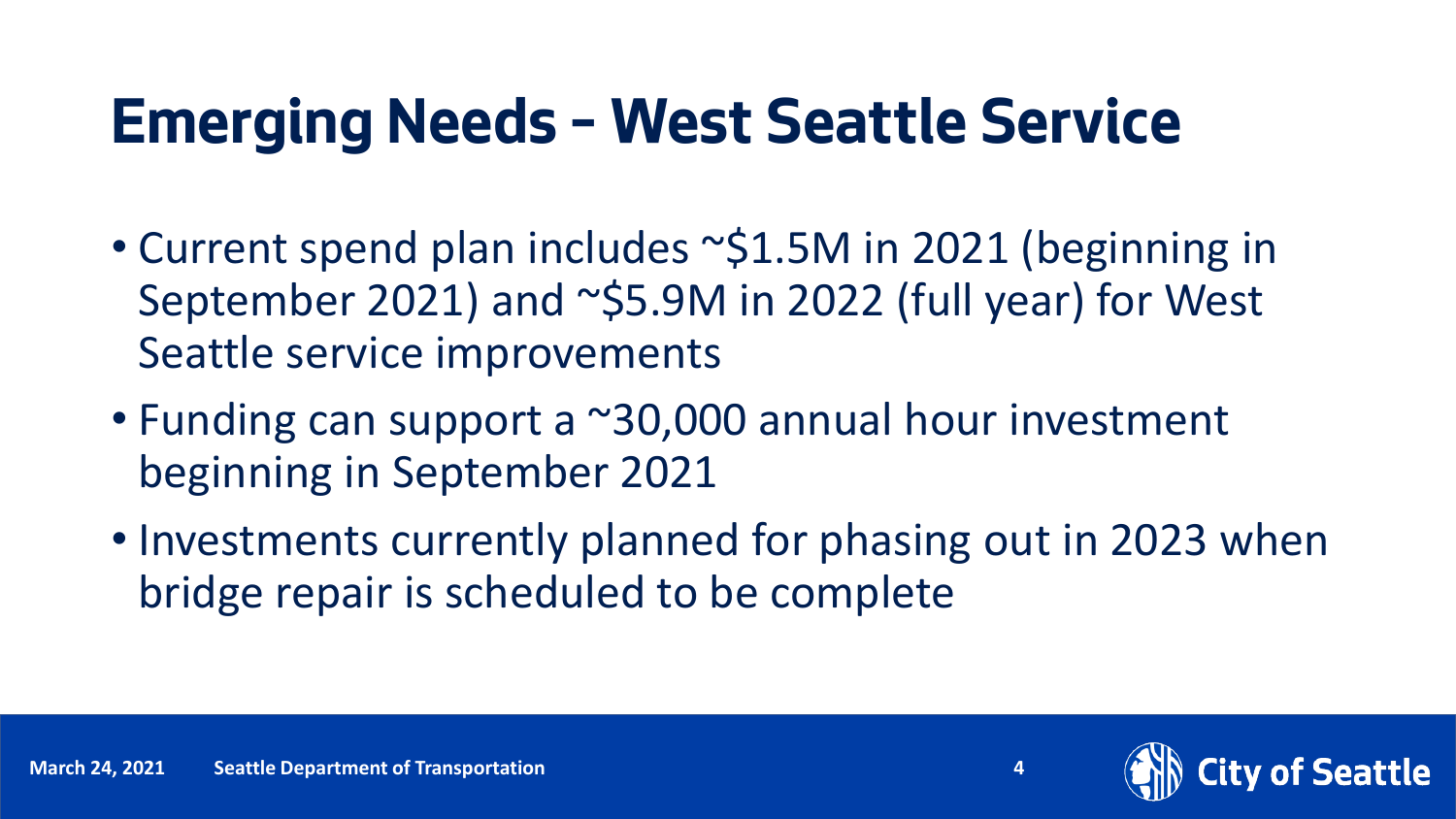- **Route 50** (Alki to SoDo Link station)
- Weekdays, 6A 7P, 30 min  $\rightarrow$  15 min
- Frequent two-seat ride from any Link station to Alki/Admiral/Alaska Junction
- ~14,000 annual hours



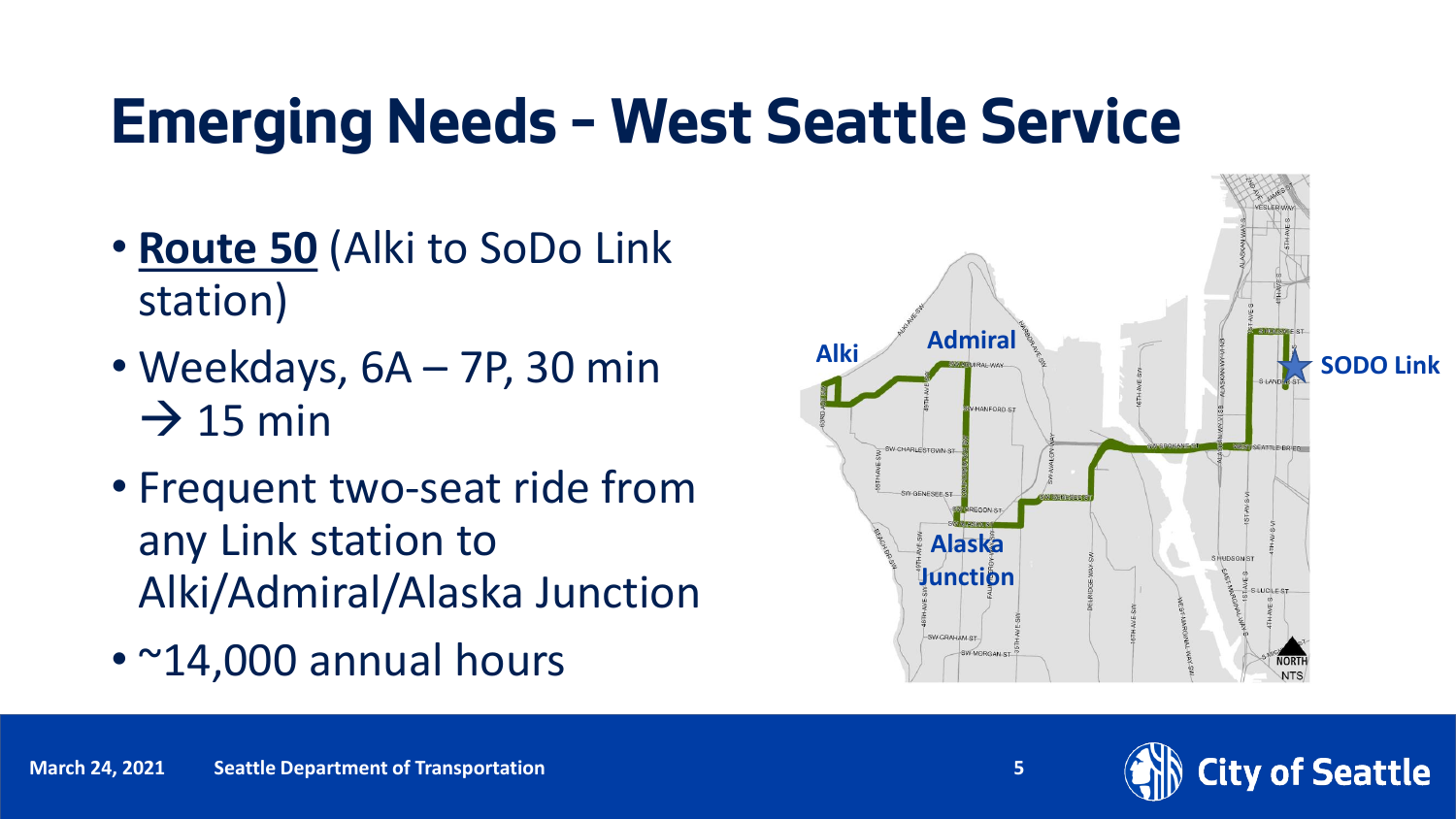- **Routes 120 & C Line**
- Weekdays,  $6A 7P$ , 7-12 min  $\rightarrow$  7-10 min
- Weekdays,  $7P 9P$ , 15-30 min  $\rightarrow$  15 min
- Highest-ridership routes on peninsula, currently experiencing crowding (and expected to see high ridership post-COVID)
- Improvements align with time period for low bridge restrictions
- ~9,000 annual hours



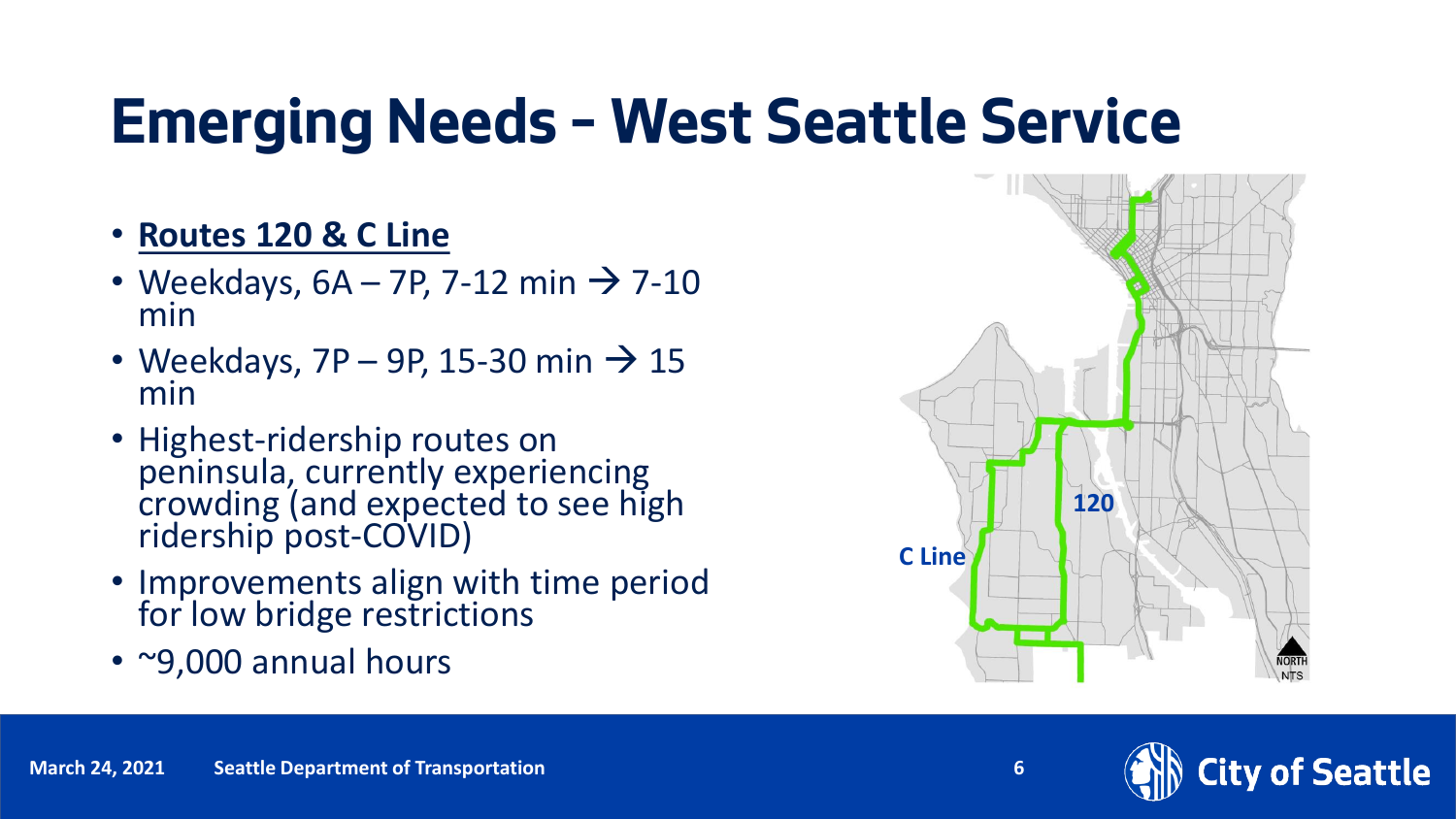- **Route 60**
- Weekdays,  $6A 7P$ , 15 min  $\rightarrow$  12 min
- Weekdays,  $7P 10P$ , 30 min  $\rightarrow$  15 min
- Service to south peninsula commercial areas, South Park, Georgetown, and First Hill
- Only frequent route serving South Park
- ~7,000 annual hours



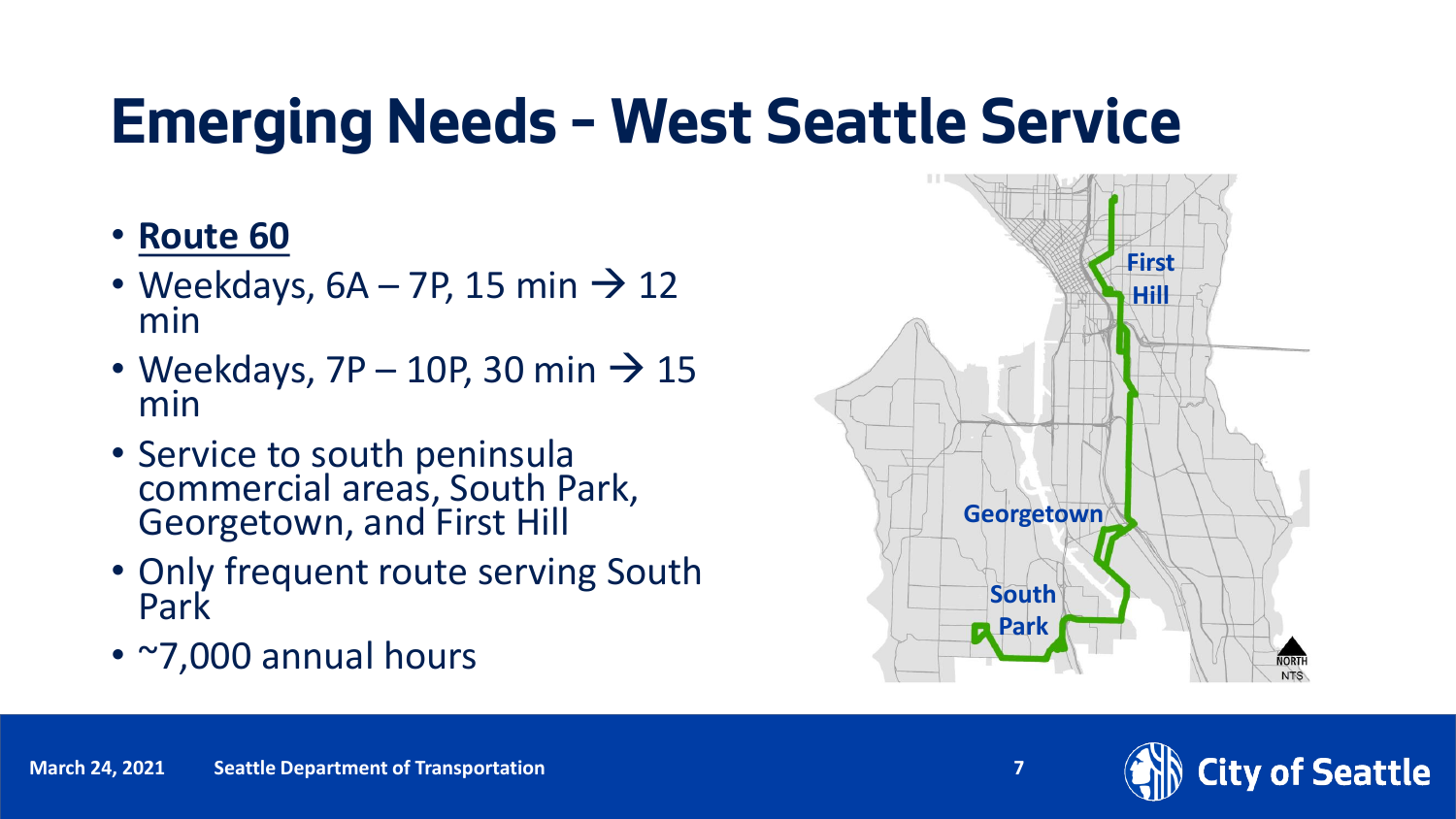## **Northgate Link Project Area Reinvestments**

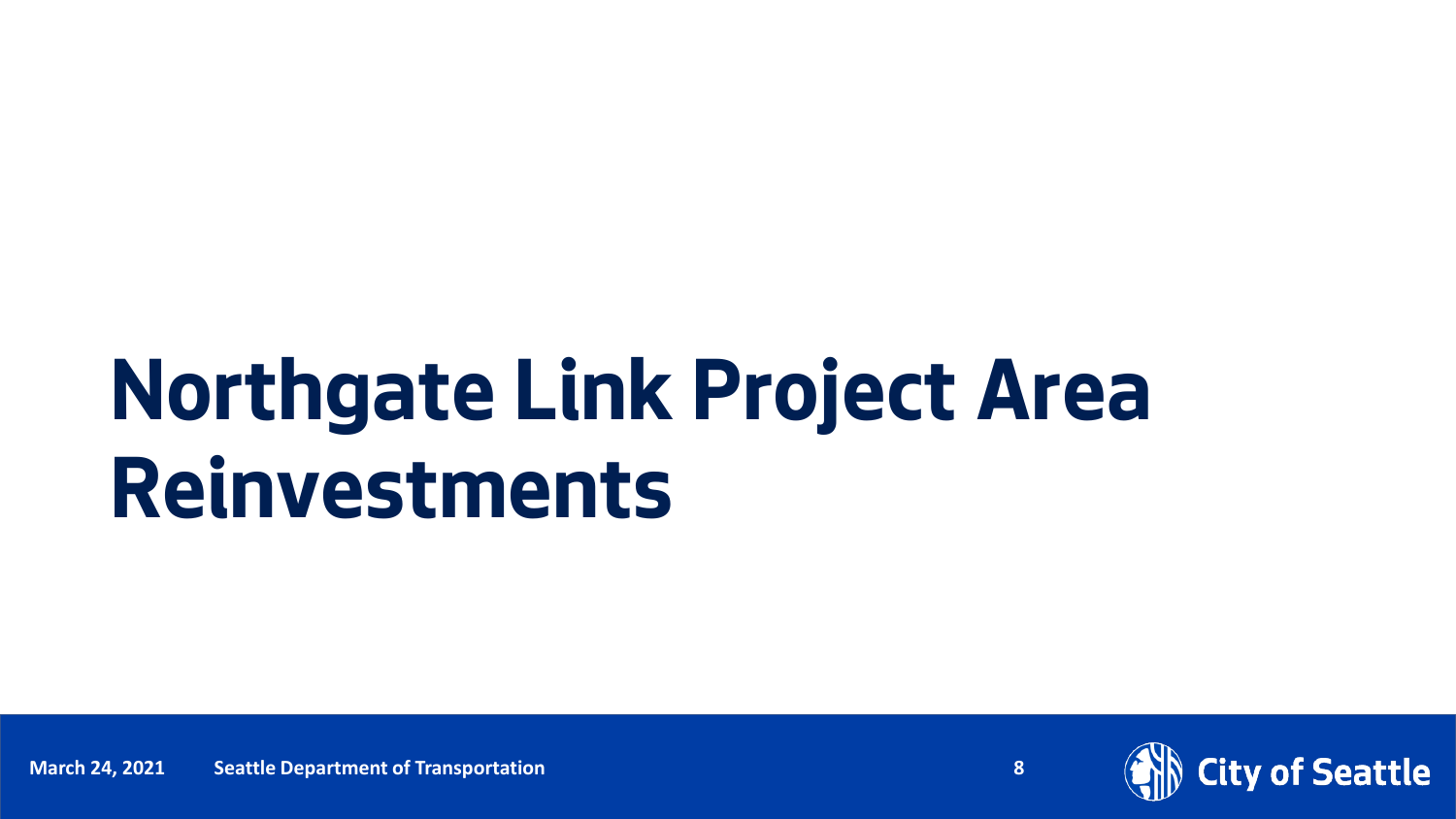### **Northgate Link Project Area Overview**

- Metro restructure planning assumed no STBD-funded service
	- Initial planning, concept development, and community outreach all occurred without certainty about the future of the program
- With renewed measure, STBD is carrying forward ~40k hours in the project area
	- Planning to reinvest ~26k hours into revised network
	- Planning to reduce ~14k hours as a part of program right-sizing

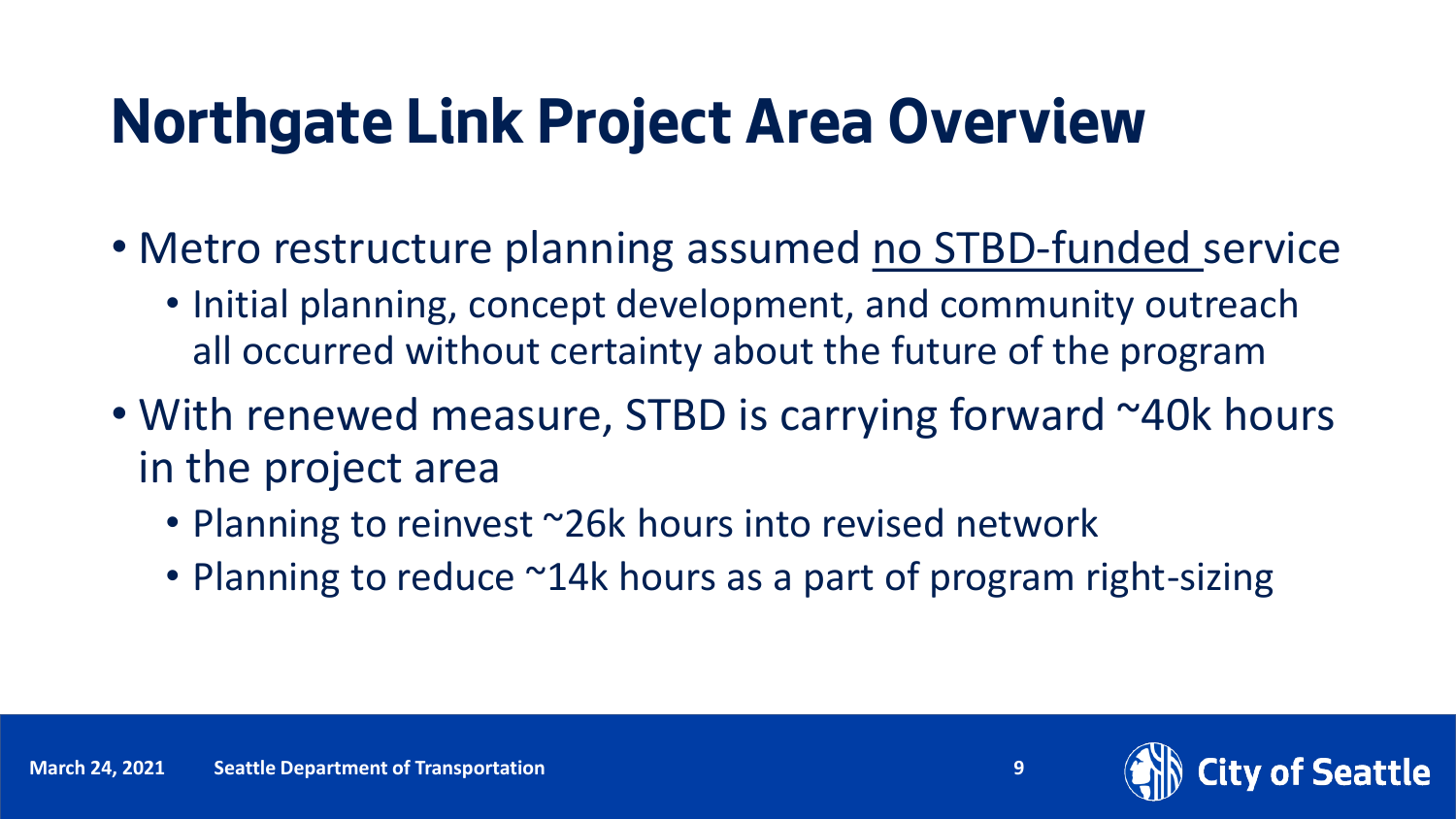### **Northgate Link Network Reinvestments**

- **Route 20 (\*\*NEW\*\*)**
- Weekdays, 6A-7P, 30 min  $\rightarrow$  15 min
- Revised Route 26, operating between Lake City and U District via Northgate, Greenlake, and Wallingford
- Fills gap left by deleting Route 41 and moving Route 75
- ~10,800 annual hours



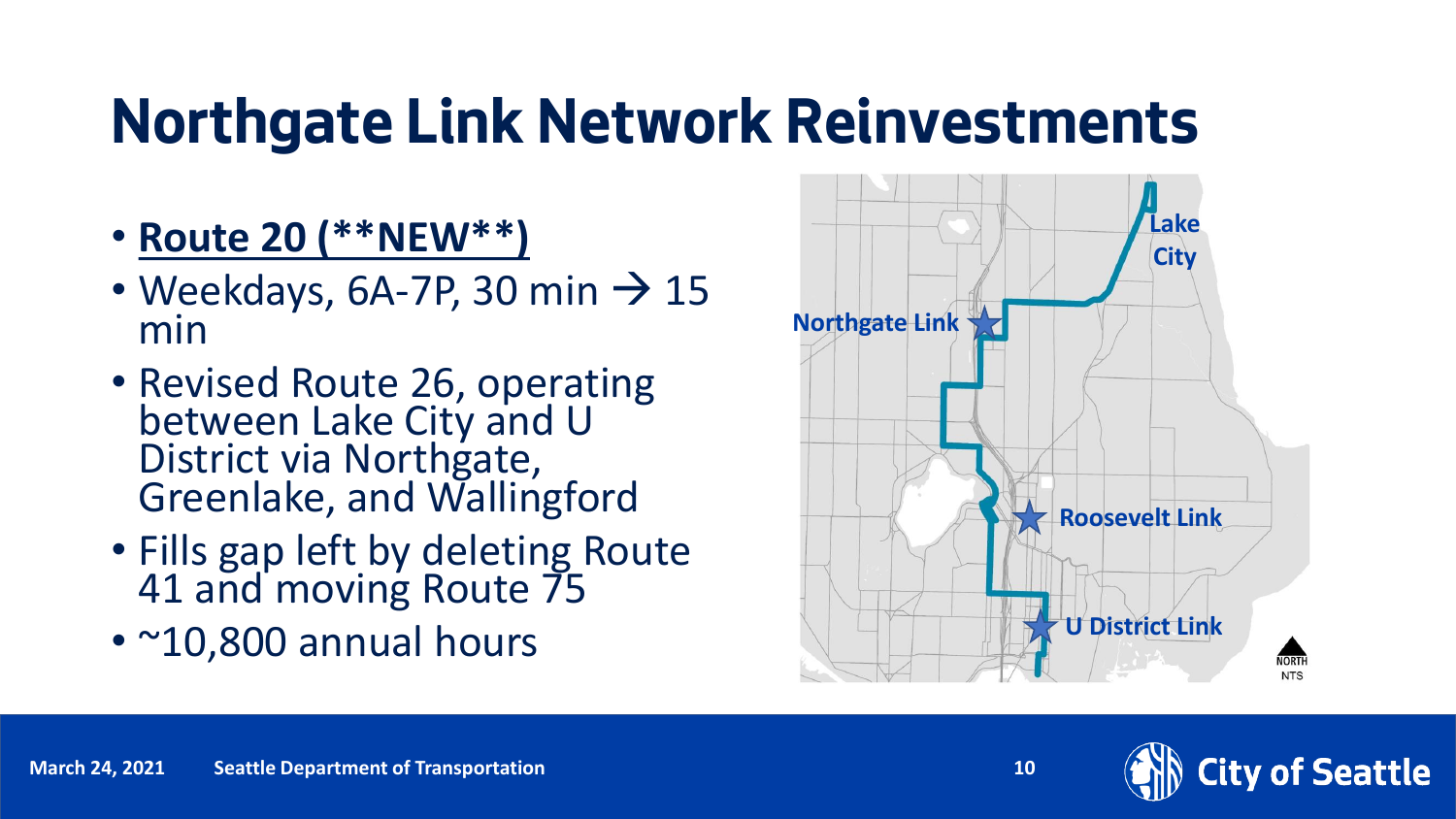### **Northgate Link Network Reinvestments**

- **Routes 7, 40, 48, 49, 65, 67**
- Hourly Night Owl Service (supplementing Metrofunded Night Owl improvements)
- Restores many cuts made to Night Owl service in September 2020
- ~3,900 annual hours



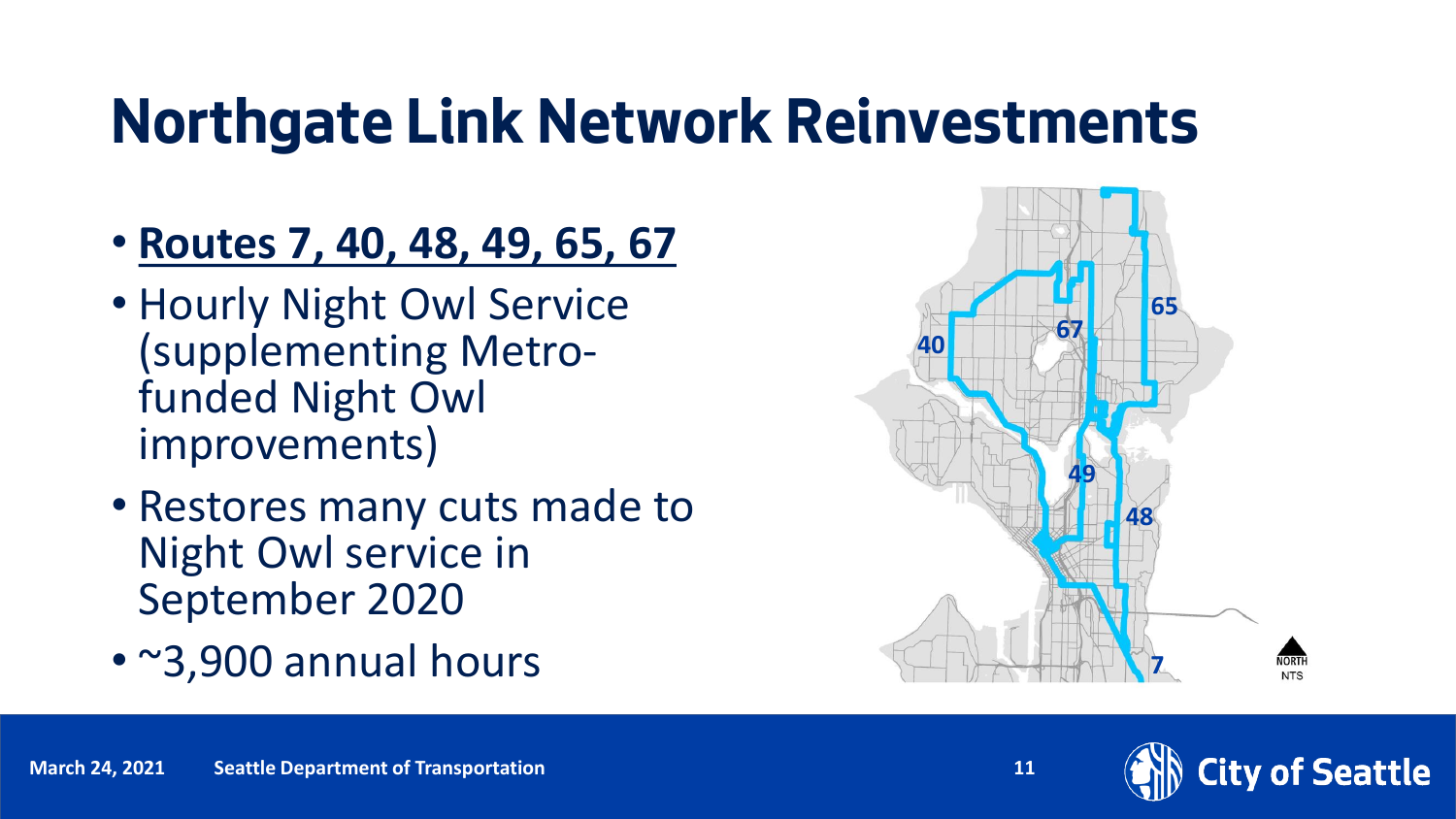### **Northgate Link Network Reinvestments**

- **Routes 40, 44, 70**
- Smooth off-peak headways to more closely match peak frequencies
- Maintains hours on routes with existing investments
- ~10,800 annual hours



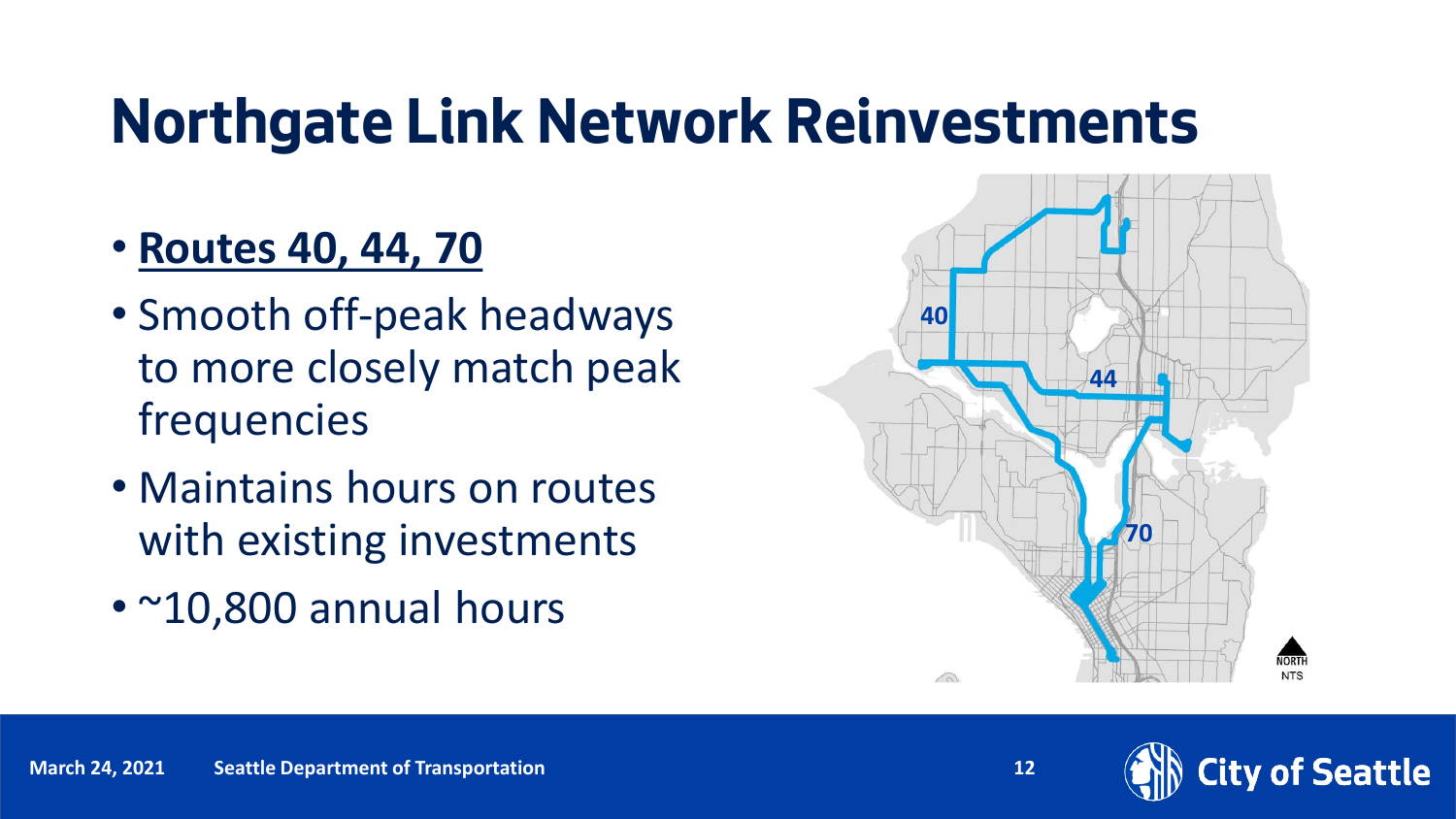# **Reductions to Right-size Program Spending**

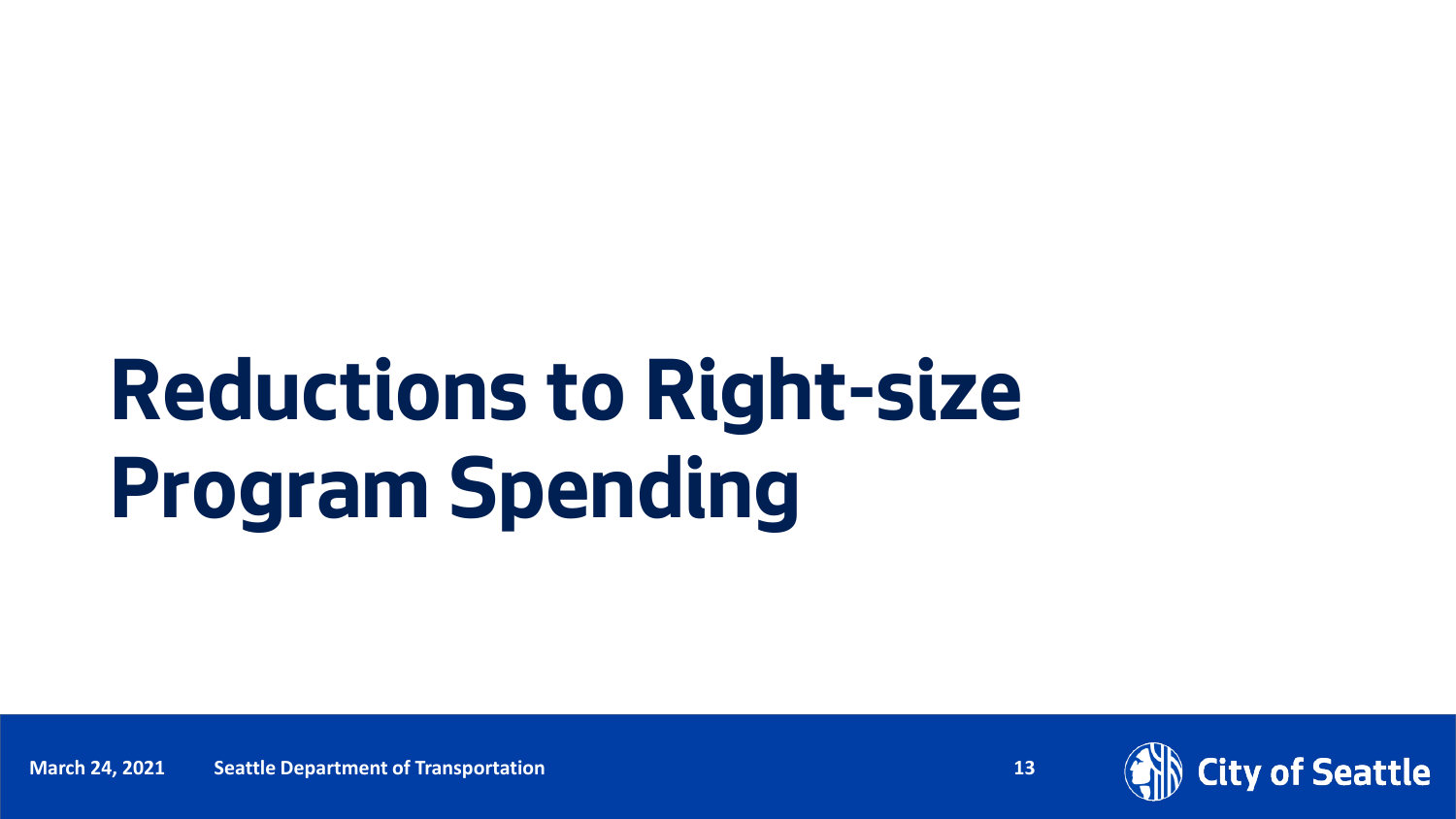#### **Service Reductions – Context**



**Est Service Cost Example 1** Est Programming Costs

Program Revenue



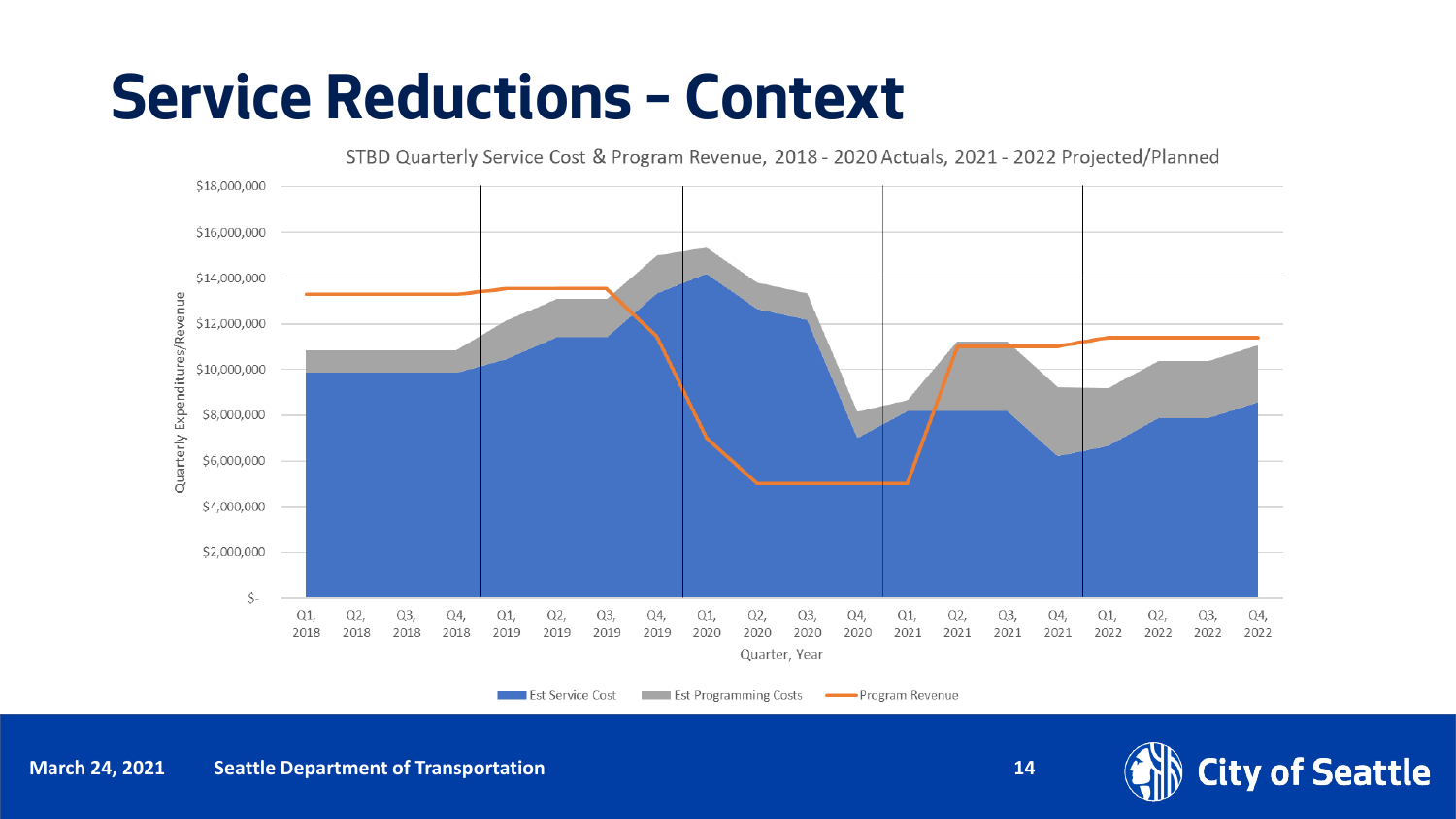- **RapidRide C/D Line**
- Transferring investment to split through-routing to Metro
- Metro planning to make cuts to service equal to cost of C/D Line split
- Specific Metro cuts TBD
- $\cdot$   $\sim$ (43,000) annual hours



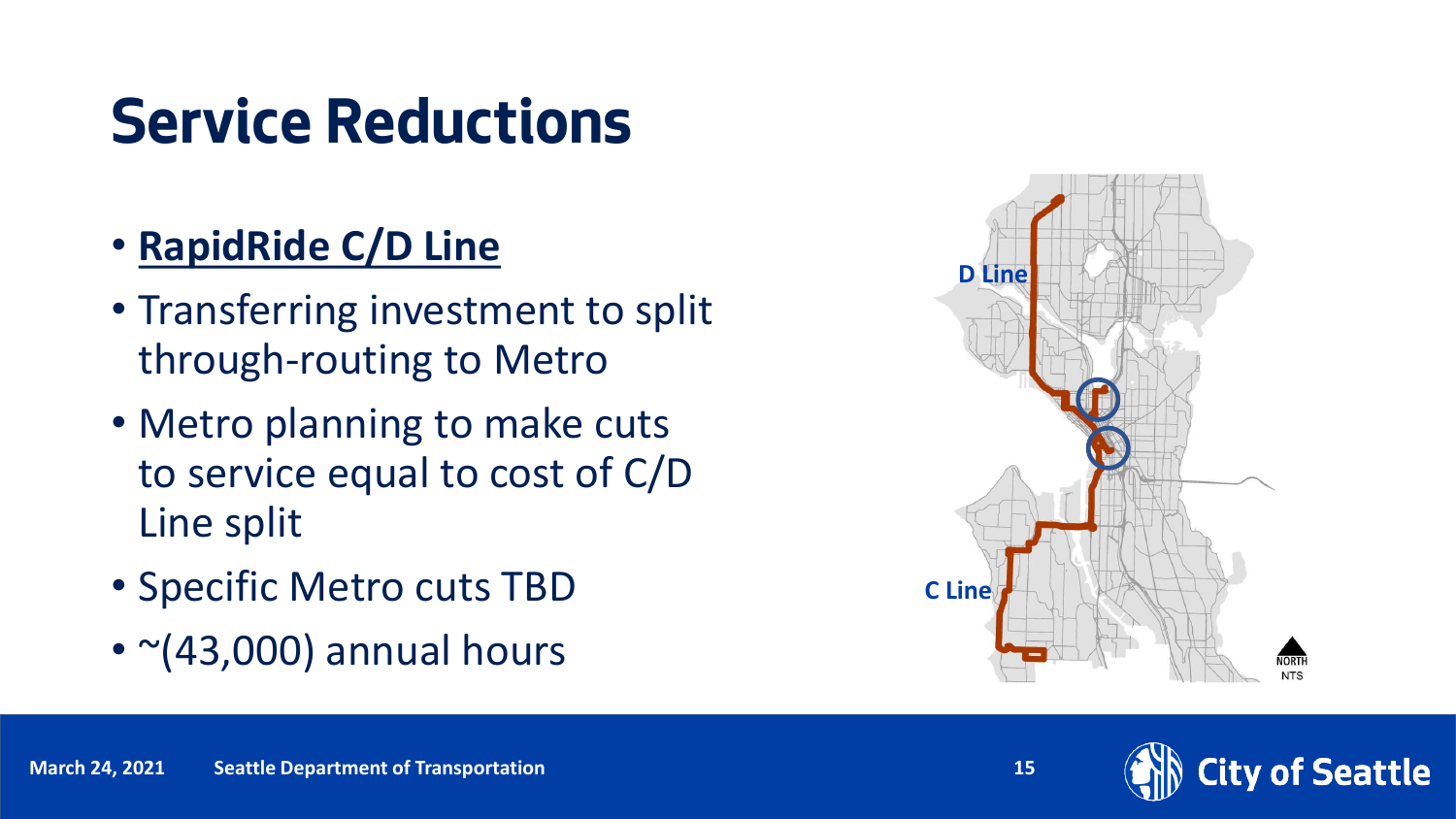#### • **Route 41**

- Remove all remaining STBDfunded hours
- Route will be deleted as a part of Northgate Link network restructure
- $\cdot$   $\sim$ (13,600) annual hours





NORTH

**NTS**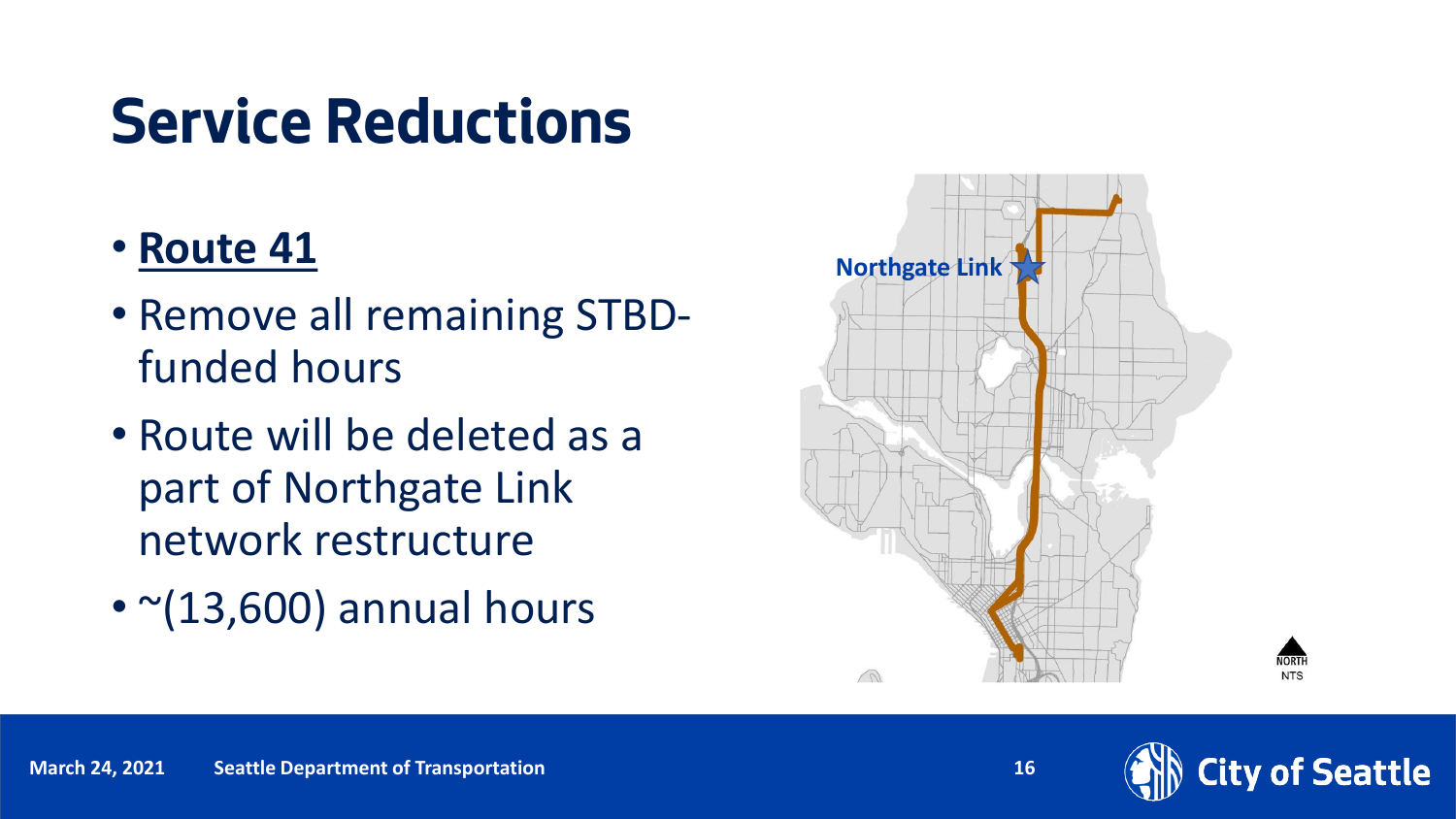- **Reduced UW & Reduced Weekday Investments**
- Investments to remove reduced UW and reduced weekday schedules from Seattle routes
- "Reduced UW" = maintaining service levels during summer months when class is not in session
- "Reduced Weekday" = maintaining service levels on "secondary" holidays to match normal weekdays
- $\cdot$   $\sim$  (6,500) annual hours

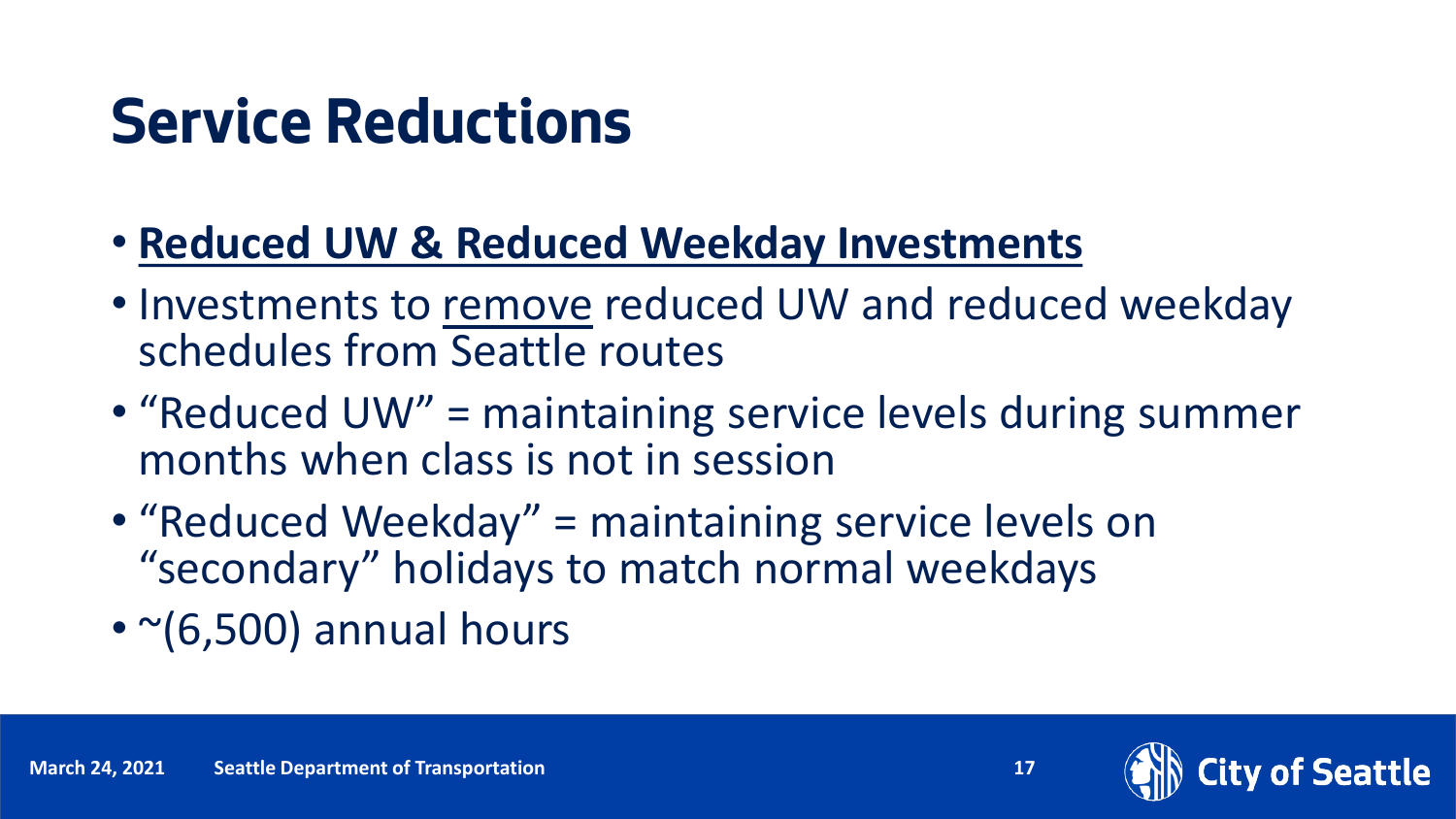- **Routes 2, 3, 12, 24, 33, 43, 49, 62, 65, 125, 345, 373**
- Remove all remaining STBD-funded hours
- Peak-only service, investments above-and-beyond FTN targets
- Cut amounts range from 2,600 hours (Route 43) to 103 hours (Route 125)
- $\cdot$   $\sim$ (12,900) annual hours

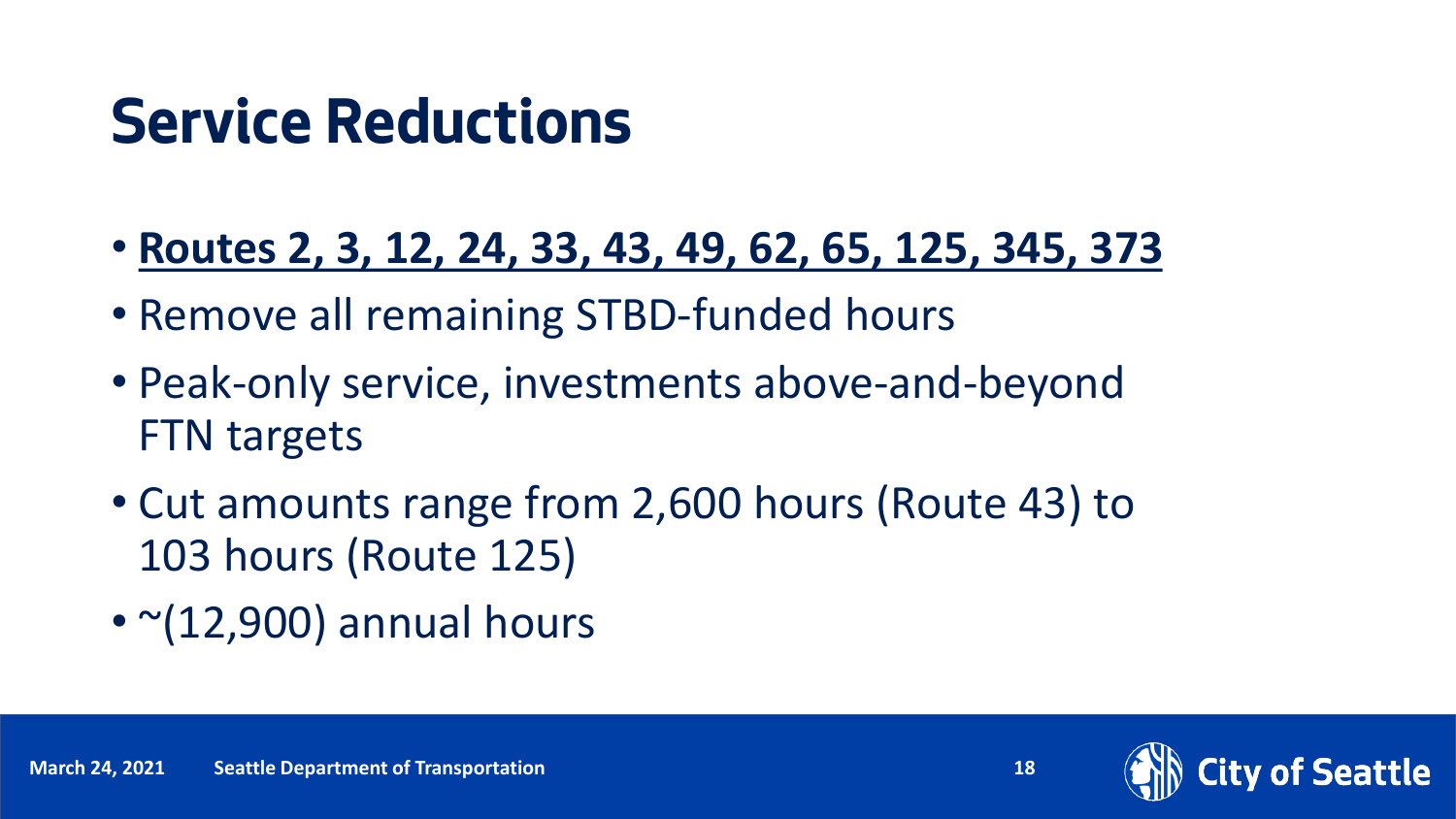### **Service Reductions – What's Left?**

| <b>Category</b>                                                                   | <b>Routes</b>                     | <b>Hours</b>          |
|-----------------------------------------------------------------------------------|-----------------------------------|-----------------------|
| Reinvestment in restructured<br>Northgate Link network                            | 7, 20, 40, 44, 48, 49, 65, 67, 70 | ~26,000 Annual Hours  |
| Investments to preserve<br>improvements on the Frequent<br><b>Transit Network</b> | 1, 5, 8, 10, 11, 14, 124          | ~29,000 Annual Hours  |
| Investments on high-priority routes<br>service equity priority populations        | 7, 36, 60, 106, 107, E Line       | ~28,000 Annual Hours  |
| <b>Remaining West Seattle service</b><br>investments                              | 50, 120                           | ~27,000 Annual Hours  |
|                                                                                   | <b>Total:</b>                     | ~110,000 Annual Hours |

#### \*Does not include Emerging Needs Investments